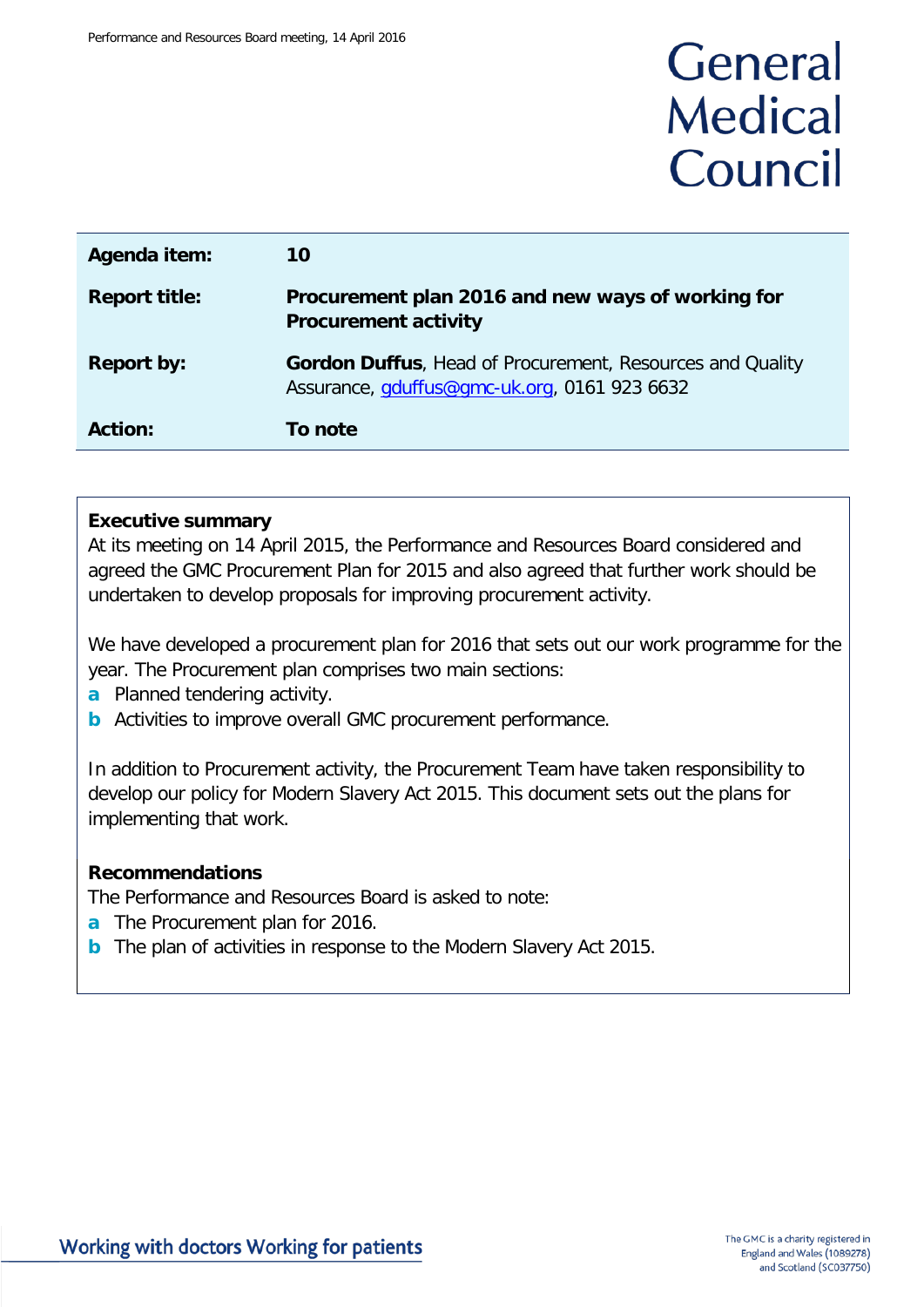### **Procurement plan for 2016**

- **1** We have consulted key staff in each directorate to develop a programme of planned tendering activity in 2016. This programme is driven by:
	- **a** The requirement to renew existing contracts expiring in 2016.
	- **b** New requirements.
	- **c** Opportunities to improve existing commercial arrangements.
- **2** The draft plan is at Annex A and includes an assessment of the timing for each tender.

### **Other Procurement Team activity**

**3** In addition to the tendering activity, the Procurement Team have a number of initiatives scheduled to improve our overall approach to procurement across the GMC. These initiatives are in line with the GMC Procurement Strategy agreed by the Performance and Resources Board at its meeting on 17 November 2015. These are at Annex B.

### **Procurement system changes**

- **4** Procurement have been working with the Agresso team to integrate procurement activity and records within Agresso, through the "Contracts module".
- **5** The introduction of the Contracts Module will ensure that:
	- **a** An audit trail exists for all contract approvals.
	- **b** Spend can be analysed at a contract level.
	- **c** Spend through contracts is within the contracted amounts, as required in the Public Contract Regulations 2015.
	- **d** The ability exists to link requisitions to contracts.
	- **e** All relevant documentation is stored and accessible.
	- **f** Analysis of procurement performance is system driven.
	- **g** Automated alerts are generated when contracts are due for renewal/extension.
	- **h** Contract management activity is improved through:
		- **i** Alerts being generated for contract managers when activity is due.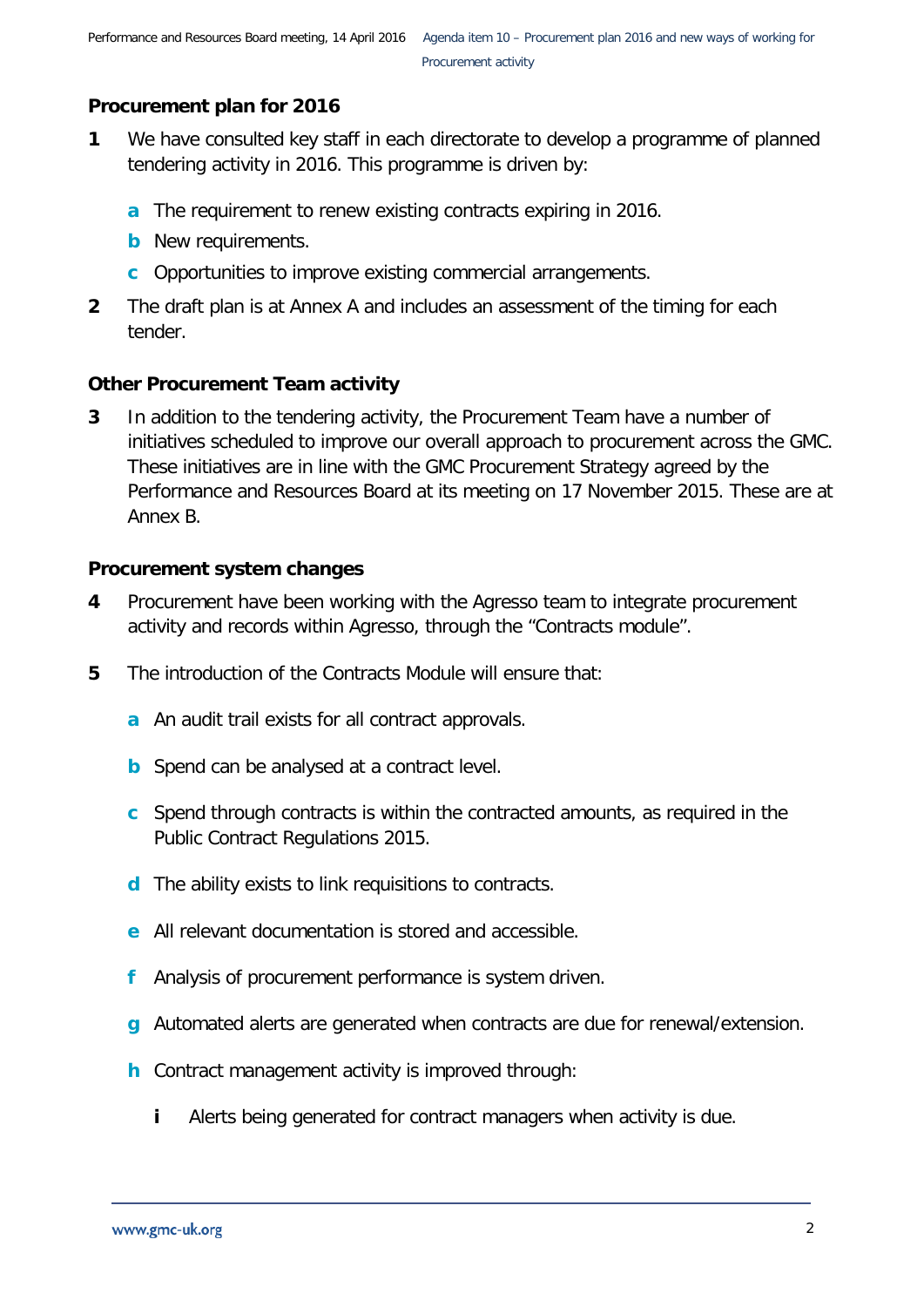- **ii** Records of the outcome of contract management meetings being maintained to drive action and assist in the identification of persistent supplier issues.
- **iii** Ensuring that GMC delivers consistent messages to key suppliers in our supply chain.
- **6** Subject to successful system and user acceptance testing, the Contracts Module will be operational by mid-June 2016. This will require changes to working practices. The key points to note about the changes to working practices are:
	- **a** Greater emphasis will need to be placed on the use of Purchase Orders across GMC to ensure that there is a link between spend and contracts. Finance and Procurement will both provide additional training and guidance for GMC staff and advise key suppliers of this requirement.
	- **b** The audit trail of contract approvals will be managed through Agresso; physical signatures, where required, will be signed by the Procurement team on behalf of the most senior person who has approved the contract in Agresso.
	- **c** We will need to ensure that contract values are set at the highest realistically feasible level that we will spend, as when the value of work undertaken exceeds 110% of the value originally contracted, a new tender will need to be initiated. Agresso will automatically generate alerts when the value of work reaches 90% of the value originally contracted for.
	- **d** Contract Managers will need to complete quarterly contract management reports within Agresso.
	- **e** Requisitioners will be asked to link their requisition to a contract, when one is available. Additional requisitioning training will be delivered to those affected.
	- **f** Individuals with procurement related actions will be alerted to this via Agresso.

### **Modern Slavery Act 2015**

- **7** The Modern Slavery Act came into force on 29 October 2015, placing a requirement on us to report annually on the steps that we have taken during the financial year to ensure that slavery and human trafficking is not taking place in our business or in our supply chains. Our first statement will be due for publication in early 2017 in respect of our activity in 2016.
- **8** We will develop a suitable and proportionate policy on the issue of modern slavery for consideration by the Performance and Resources Board at its meeting on 23 June 2016.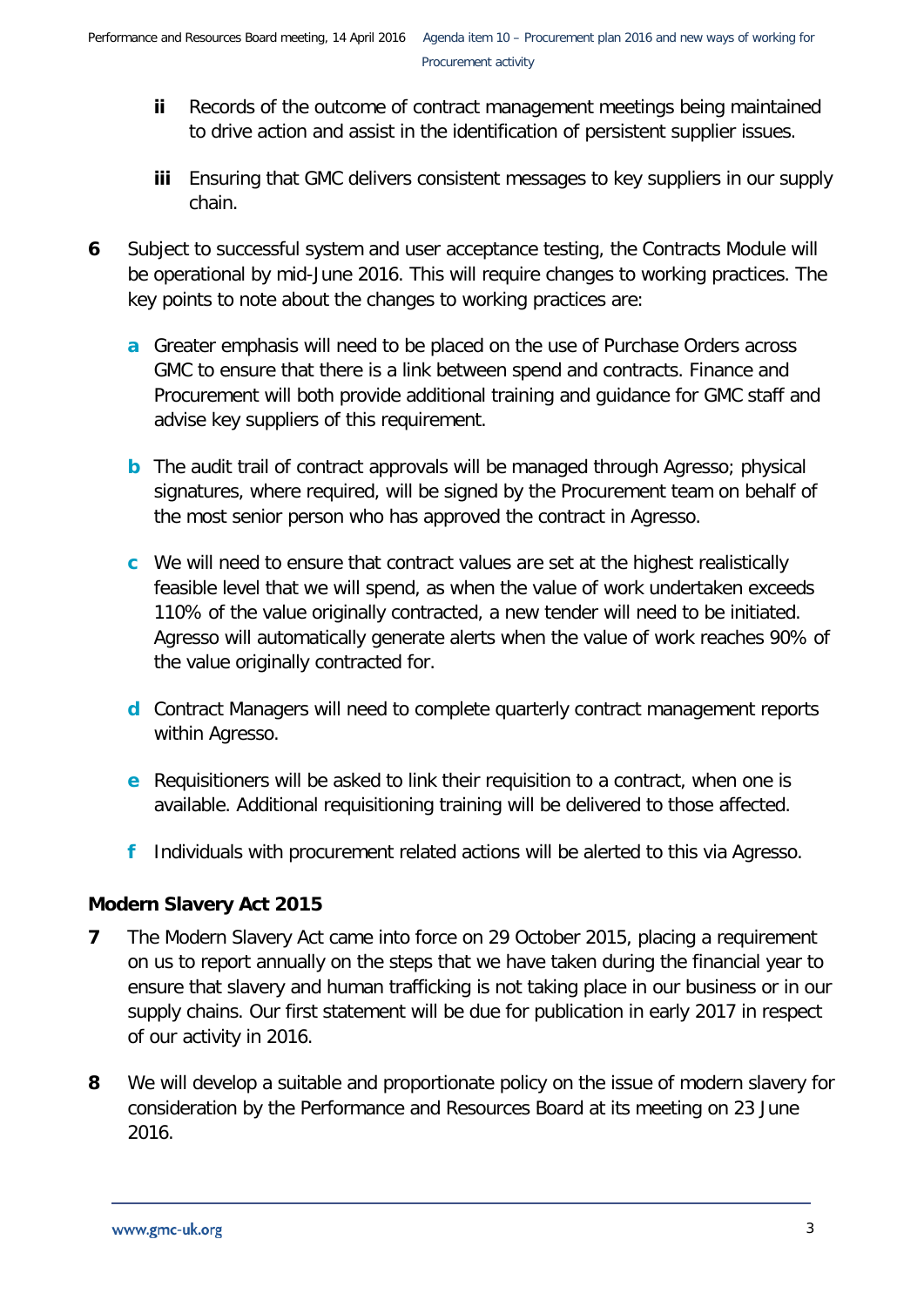- **9** By July 2016, we will have reviewed and updated our standard terms and conditions to strengthen our assurance that no slavery or human trafficking is taking place in our supplier's businesses or supply chains.
- **10** By September 2016, we will have completed a review of any potential exposure to modern slavery and trafficking, and then, if necessary, plan targeted investigations into high risk areas.
- **11** We will ensure that suppliers are questioned about their approaches to preventing exposure to slavery and human trafficking, during regular quarterly contract management meetings.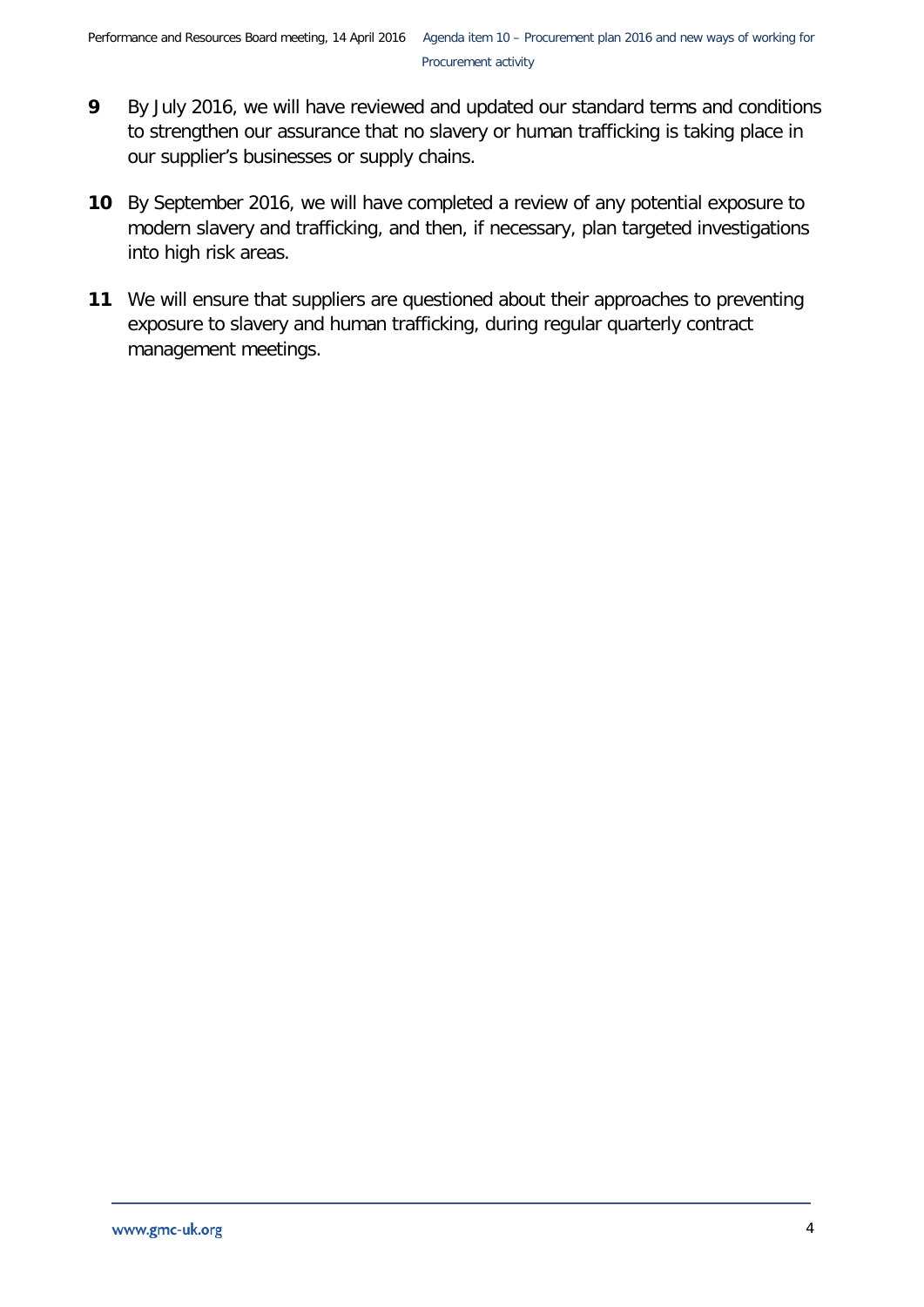### **10 - Procurement plan 2016 and new ways of working for Procurement activity**

## General **Medical** Council

## **10 – Annex A**

### **Tendering plan 2016**

| <b>Requirement</b>                                    | Dept                              | <b>Directorate</b> | Renewal /<br><b>New</b><br>Procurement | Engagement               | <b>Tender</b><br>issued  | Tender<br>Award          | Contract<br>start        |
|-------------------------------------------------------|-----------------------------------|--------------------|----------------------------------------|--------------------------|--------------------------|--------------------------|--------------------------|
| Software for surveys & consultations                  | <b>IS</b>                         | R&QA               | Renewal                                | 05/01/2016               | 05/02/2016               | 21/03/2016               | 01/04/2016               |
| Programme Management services<br>Translation services | <b>Directors</b><br>office<br>All | R&QA<br>All        | Renewal<br>Renewal                     | 13/01/2016<br>18/01/2016 | 23/02/2016<br>05/02/2016 | 21/03/2016<br>18/03/2016 | 04/04/2016<br>31/03/2016 |
| Mobile telecommunications and broadband               | Procurement                       | R&QA               | Renewal                                | 01/02/2016               | 15/03/2016               | 14/04/2016               | 17/06/2016               |
| Witness Support                                       | <b>FTP</b>                        | <b>FTP</b>         | Renewal                                | 01/02/2016               | 02/03/2016               | 22/04/2016               | 08/05/2016               |
| Reprographics                                         | Facilities                        | R&QA               | Renewal                                | 01/02/2016               | 24/02/2016               | 01/04/2016               | 30/06/2016               |
| <b>UKLMA Development</b>                              | Intelligence                      | S&C                | New                                    | 01/02/2016               | 29/03/2016               | 19/05/2016               | 07/06/2016               |
| <b>International Couriers</b>                         | Facilities                        | R&QA               | Renewal                                | 01/02/2016               | 08/02/2016               | 10/03/2016               | 14/03/2016               |
| <b>Franking Machines</b>                              | Facilities                        | R&QA               | Renewal                                | 10/02/2016               | 29/02/2016               | 18/04/2016               | 25/04/2016               |
| <b>SOMEP 2016</b>                                     | Intelligence                      | S&C                | New                                    | 10/02/2016               | 17/02/2016               | 15/03/2016               | 15/03/2016               |
| IS Helpdesk system (IT service management<br>tool)    | <b>IS</b>                         | R&QA               | New                                    | 22/02/2016               | 28/03/2016               | 02/06/2016               | 06/06/2016               |
| Architects                                            | Facilities                        | R&QA               | New                                    | 29/02/2016               | 04/03/2016               | 18/03/2016               | 25/03/2016               |
| Toxicology                                            | Investigations                    | <b>FTP</b>         | Renewal                                | 01/03/2016               | 21/03/2016               | 27/06/2016               | 08/06/2016               |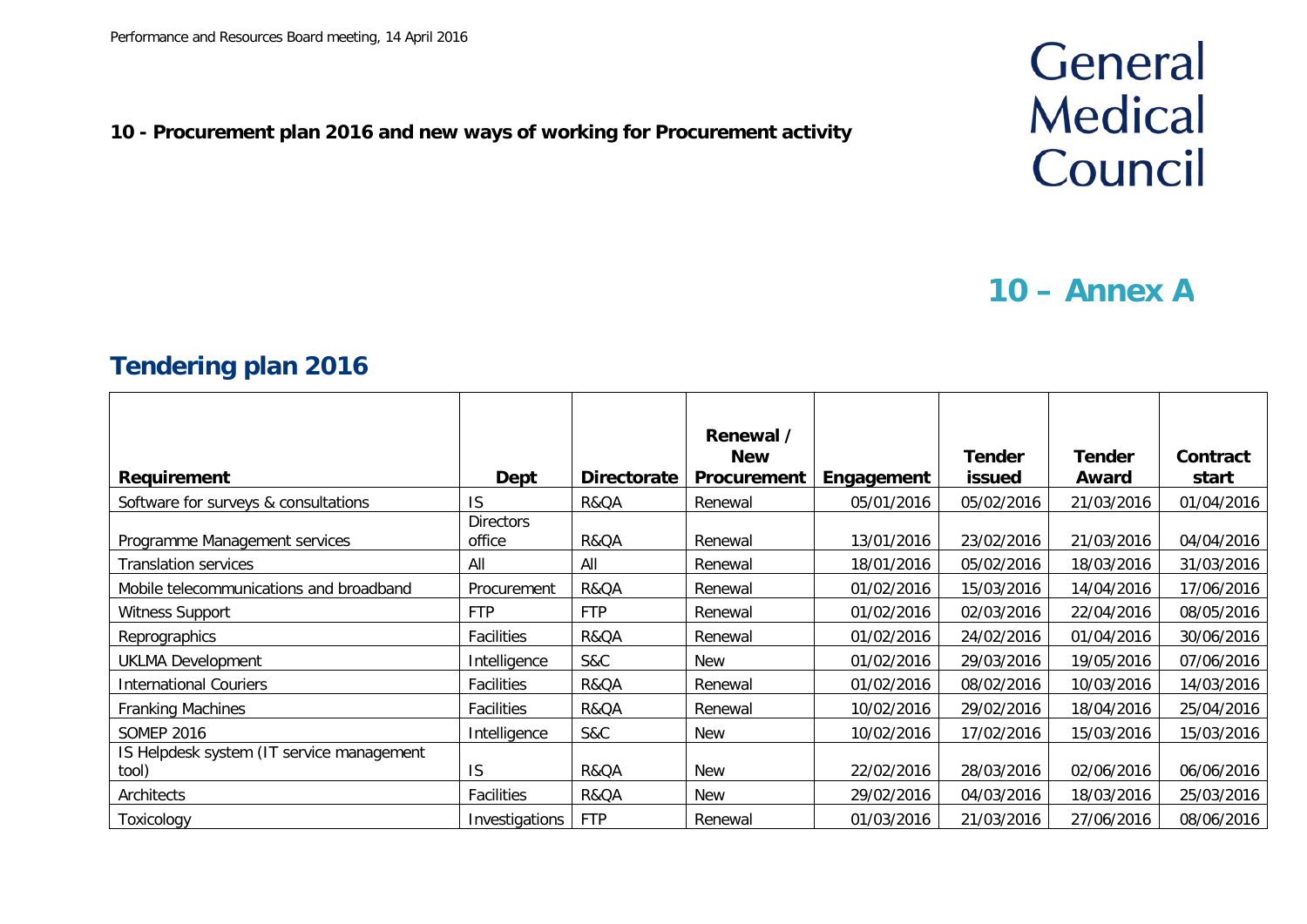|                                                         |              |                    | Renewal /<br><b>New</b> |            | <b>Tender</b> | <b>Tender</b> | Contract   |
|---------------------------------------------------------|--------------|--------------------|-------------------------|------------|---------------|---------------|------------|
| Requirement                                             | <b>Dept</b>  | <b>Directorate</b> | Procurement             | Engagement | issued        | Award         | start      |
| Media Management                                        | IS/Comms     | R&QA               | Renewal                 | 01/03/2016 | 21/04/2016    | 10/07/2016    | 22/07/2016 |
| Shape of regulation                                     | Intelligence | <b>S&amp;C</b>     | <b>New</b>              | 01/03/2016 | 15/03/2016    | 18/04/2016    | 04/05/2016 |
| Whistleblowing/Hooper Project Training                  | <b>HR</b>    | R&QA               | <b>New</b>              | 01/03/2016 | 08/04/2016    | 20/05/2016    | 01/06/2016 |
| <b>Property Consultants</b>                             | Facilities   | R&QA               | <b>New</b>              | 04/03/2016 | 10/03/2016    | 15/03/2016    | 29/03/2016 |
| e-Learning modules and authoring tool                   | IS           | R&QA               | Renewal                 | 09/03/2016 | 04/04/2016    | 04/05/2016    | 18/05/2016 |
| Photo Image Library                                     | IS           | R&QA               | <b>New</b>              | 15/03/2016 | 09/05/2016    | 27/06/2016    | 11/07/2016 |
| Furniture                                               | Facilities   | R&QA               | <b>New</b>              | 25/03/2016 | 25/04/2016    | 25/05/2016    | 01/06/2016 |
| Provision of temporary staff                            | Procurement  | R&QA               | Renewal                 | 01/04/2016 | 29/04/2016    | 01/06/2016    | 18/06/2016 |
| Equality and diversity training                         | <b>HR</b>    | R&QA               | Renewal                 | 01/04/2016 | 02/05/2016    | 27/05/2016    | 26/09/2016 |
| Fairness of GMC Decision making                         | Intelligence | <b>S&amp;C</b>     | <b>New</b>              | 01/04/2016 | 15/04/2016    | 18/05/2016    | 04/06/2016 |
| Deanery value-added                                     | Intelligence | <b>S&amp;C</b>     | <b>New</b>              | 01/04/2016 | 14/05/2016    | 20/06/2016    | 02/07/2016 |
| Cosmetic surgery evaluation                             | Intelligence | <b>S&amp;C</b>     | <b>New</b>              | 01/04/2016 | 30/05/2016    | 04/07/2016    | 18/07/2016 |
| Assurance of penetration testing                        | Audit        | <b>OCCE</b>        | <b>New</b>              | 01/04/2016 | 04/04/2016    | 06/05/2016    | 10/05/2016 |
| Tape Storage - Mcr                                      | IS           | R&QA               | Renewal                 | 14/04/2016 | 10/05/2016    | 26/05/2016    | 01/06/2016 |
| Wireless network improvements                           | IS           | R&QA               | Renewal                 | 14/04/2016 | 12/05/2016    | 16/06/2016    | 30/06/2016 |
| Intelligence Model                                      | Intelligence | <b>S&amp;C</b>     | <b>New</b>              | 01/05/2016 | 14/05/2016    | 15/07/2016    | 02/08/2016 |
| <b>Equality and Diversity Progress</b>                  | Intelligence | <b>S&amp;C</b>     | <b>New</b>              | 01/05/2016 | 13/06/2016    | 20/07/2016    | 01/08/2016 |
| SFTS (upgrade & virtualisation)                         | IS           | R&QA               | <b>New</b>              | 02/05/2016 | 23/05/2016    | 01/08/2016    | 15/08/2016 |
| Web Content Management                                  | IS           | R&QA               | <b>New</b>              | 15/05/2016 | 27/06/2016    | 16/08/2016    | 26/08/2016 |
| Candidate Verification Service (CRB Checks)             | <b>HR</b>    | R&QA               | Renewal                 | 01/06/2016 | 22/06/2016    | 22/07/2016    | 31/07/2016 |
| Causal role of cultural difference                      | Intelligence | <b>S&amp;C</b>     | <b>New</b>              | 01/06/2016 | 16/07/2016    | 16/08/2016    | 04/09/2016 |
| Perimeter security - ASA, VPN etc (various<br>projects) | IS           | R&QA               | <b>New</b>              | 01/06/2016 | 01/07/2016    | 15/09/2016    | 15/10/2016 |
| Audio Visual Maintenance & Support                      | IS           | R&QA               | Renewal                 | 01/07/2016 | 12/08/2016    | 03/10/2016    | 24/10/2016 |
| <b>BT Lines</b>                                         | IS           | R&QA               | Renewal                 | 11/07/2016 | 11/08/2016    | 30/10/2016    | 11/11/2016 |
| Telephony support                                       | IS           | R&QA               | Renewal                 | 11/07/2016 | 01/05/2016    | 01/06/2016    | 11/11/2016 |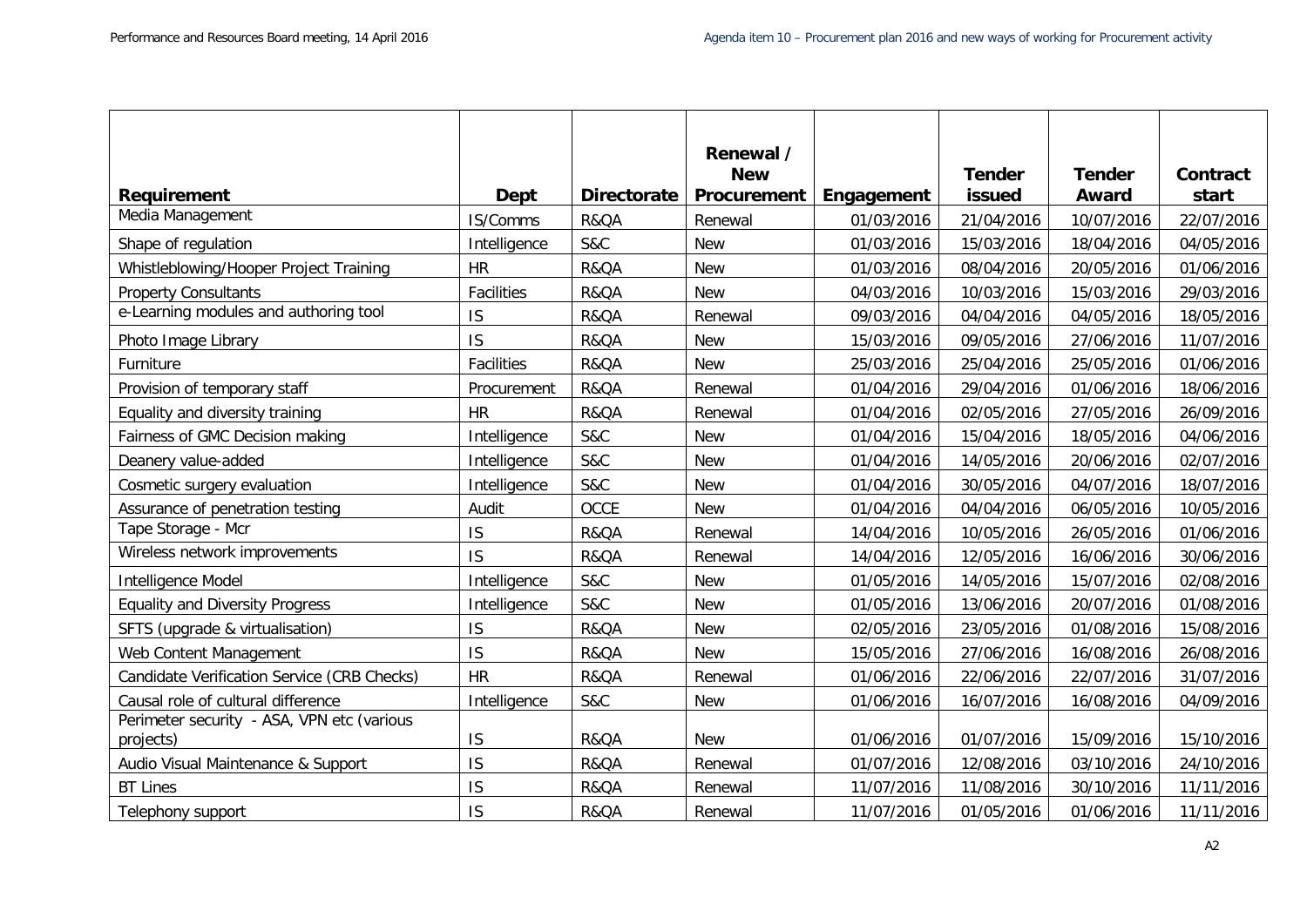|                                                    |              |                    | Renewal /                        |            |                                |                 |                          |
|----------------------------------------------------|--------------|--------------------|----------------------------------|------------|--------------------------------|-----------------|--------------------------|
| <b>Requirement</b>                                 | Dept         | <b>Directorate</b> | <b>New</b><br><b>Procurement</b> | Engagement | <b>Tender</b><br><b>issued</b> | Tender<br>Award | <b>Contract</b><br>start |
| Management Development Programmes                  | <b>HR</b>    | R&QA               | Renewal                          | 01/08/2016 | 01/09/2016                     | 20/10/2016      | 01/11/2016               |
| Consent guidance                                   | Intelligence | S&C                | <b>New</b>                       | 01/08/2016 | 01/10/2016                     | 30/11/2016      | 01/12/2016               |
| AV equipment                                       | IS           | R&QA               | Renewal                          | 02/08/2016 | 10/08/2016                     | 10/10/2016      | 24/10/2016               |
| Internet links                                     | IS           | R&QA               | Renewal                          | 08/08/2016 | 15/08/2016                     | 14/10/2016      | 28/10/2016               |
| <b>Transcription Services</b>                      | <b>MPTS</b>  | <b>MPTS</b>        | Renewal                          | 15/08/2016 | 16/09/2016                     | 07/11/2016      | 28/11/2016               |
| Off site records storage & data records storage    | IS           | R&QA               | Renewal                          | 17/08/2016 | 14/09/2015                     | 28/10/2016      | 10/11/2016               |
| Legal Advice (Property)                            | Facilities   | R&QA               | New                              | 01/09/2016 | 16/09/2016                     | 16/10/2016      | 01/11/2016               |
| Transearch software for Records Management<br>Team | IS           | R&QA               | Renewal                          | 01/09/2016 | 27/09/2016                     | 21/10/2016      | 01/11/2016               |
| Online Legal Research (Westlaw)                    | Legal        | <b>FTP</b>         | Renewal                          | 05/09/2016 | 26/09/2016                     | 07/11/2016      | 19/11/2016               |
| Colt Lines/infrastructure                          | IS           | R&QA               | Renewal                          | 09/09/2016 | 14/09/2016                     | 15/11/2016      | 01/12/2016               |
| Learning management system (eLearning<br>portal)   | IS           | R&QA               | Renewal                          | 13/09/2016 | 12/10/2016                     | 18/11/2016      | 02/12/2016               |
| Hire of venue for PLAB                             | R&R          | R&R                | Renewal                          | 31/10/2016 | 10/11/2016                     | 16/11/2016      | 01/01/2017               |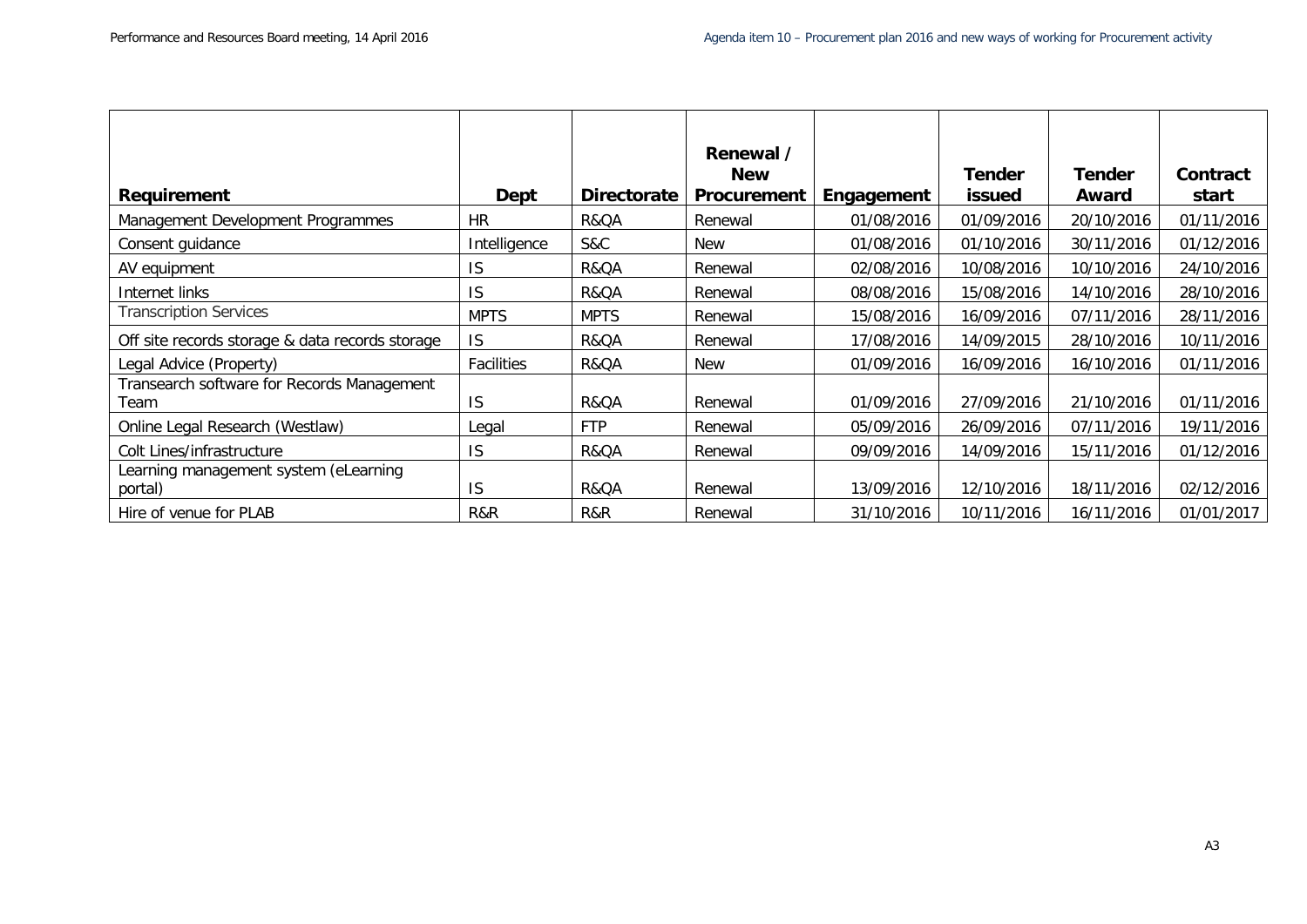### **10 – Procurement plan 2016 and new ways of working for Procurement activity**

## General **Medical** Council

### **10 – Annex B**

### **Procurement Improvement activity**

| Requirement                                              | <b>Benefit summary</b>                        | Engagement | Completion<br>date |
|----------------------------------------------------------|-----------------------------------------------|------------|--------------------|
|                                                          | Ensure adherence with Public Contract         |            |                    |
|                                                          | Regulations 2015                              |            |                    |
|                                                          | - Improved efficiency of Procurement activity |            |                    |
|                                                          | due to automation                             |            |                    |
|                                                          | - Improved efficiency and effectiveness of    |            |                    |
|                                                          | contract management activity due to           |            |                    |
| Implementation of Agresso Contract Module                | automation                                    | 01/04/2015 | 15/06/2016         |
| Completion of Bring Your Own Device Project              | Ensure billing is correct                     | 01/11/2015 | 01/05/2016         |
|                                                          | - Training customised for GMC purposes        |            |                    |
| Mandatory staff fraud training updated                   | - E-training maintainable in new format       | 01/01/2016 | 01/06/2016         |
| Procurement training delivered to all requisitioners     | - Purchasing best practice shared with staff  | 02/01/2016 | 01/06/2016         |
| E-training developed for barclaycard holders             | - Automated induction process                 | 07/01/2016 | 01/03/2016         |
| Project for improving working practices with IS projects | <b>Efficiency improvements</b>                | 12/01/2016 | 01/07/2016         |
|                                                          | - Improved standards of requirement issued to |            |                    |
| Develop specification training                           | the market, so better responses received      | 01/02/2016 | 01/08/2016         |
|                                                          | Ensure good performance against new           |            |                    |
|                                                          | publication requirement from small business,  |            |                    |
| Review of invoices not paid within 30 days               | enterprise and employment act 2015            | 01/02/2016 | 01/05/2016         |
| Develop 2016 procurement plan with Directorates          | - Effective management of tendering activity  | 01/02/2016 | 01/03/2016         |